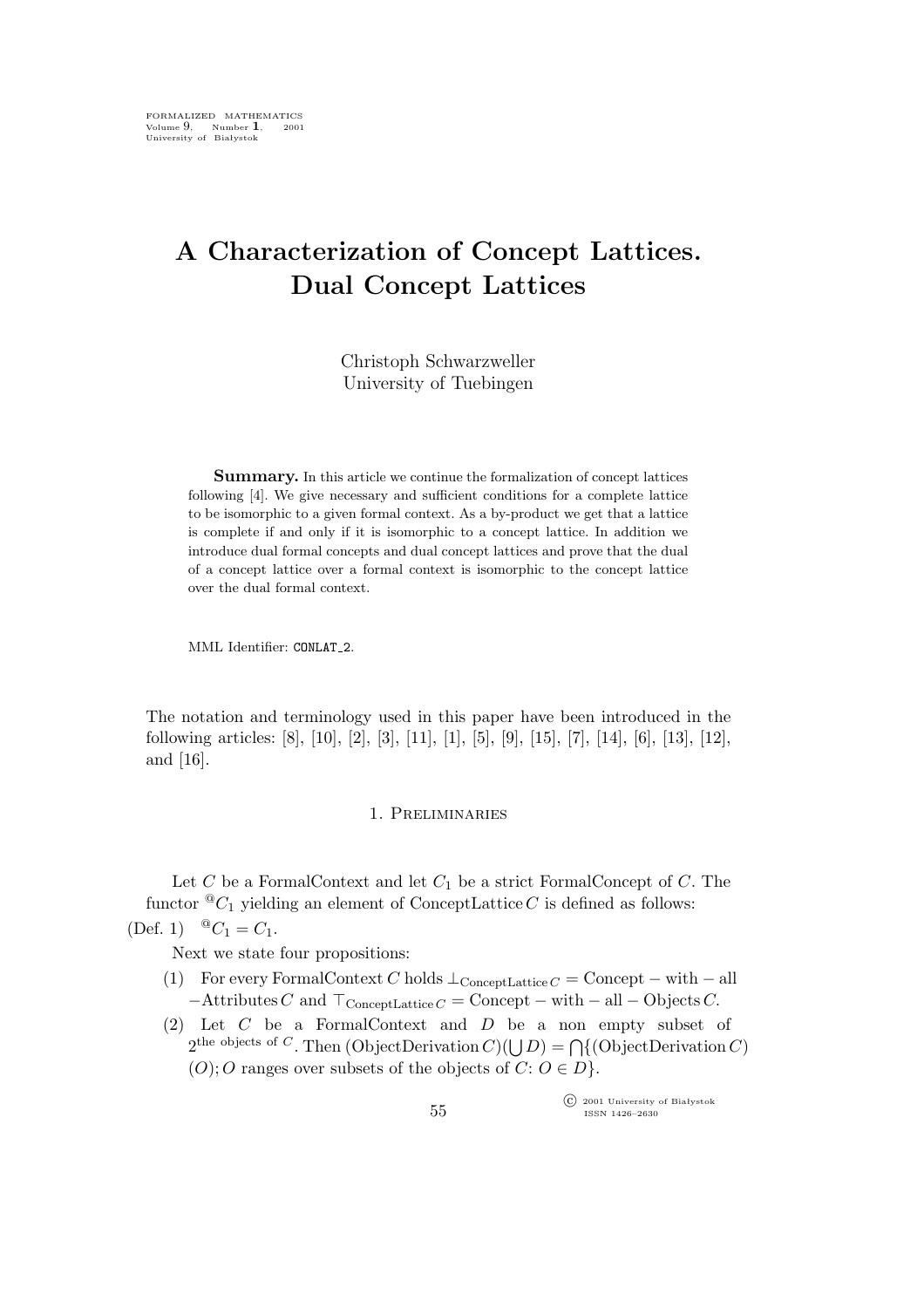### 56 christoph schwarzweller

- (3) Let C be a FormalContext and D be a non empty subset of  $2^{\text{the Attributes of } C}$ . Then (AttributeDerivation  $C(\bigcup D)$ ) =  $\bigcap \{(\text{AttributeDerivation } C)(A); A \text{ ranges over subsets of the Attributes of }\}\$  $C: A ∈ D$ }.
- (4) Let C be a FormalContext and D be a subset of the carrier of ConceptLattice C. Then  $\bigcap_{\text{ConceptLattice } C} D$  is a FormalConcept of C and  $\bigsqcup_{\text{ConceptLattice } C} D \text{ is a FormalConcept of } C.$

Let  $C$  be a FormalContext and let  $D$  be a subset of the carrier

of ConceptLattice C. The functor  $\bigcap_{C} D$  yields a FormalConcept of C and is defined as follows:

## $(\text{Def. 2}) \quad \bigcap_C D = \bigcap_{\text{ConceptLattice } C} D.$

The functor  $\bigsqcup_C D$  yields a FormalConcept of C and is defined by:

(Def. 3)  $\bigsqcup_C D = \bigsqcup_{\text{ConceptLattice } C} D.$ 

Next we state several propositions:

- (5) For every FormalContext C holds  $\bigsqcup_{C}(\emptyset_{\text{ConceptLattice }C}) = \text{Concept} \text{with}$ *−*all *−* Attributes C and  $\bigcap_C(\emptyset_{\text{ConceptLattice }C})$  = Concept *−* with *−* all *−* Objects C.
- (6) For every FormalContext C holds  $\Box_C(\Omega_{\text{the carrier of ConceptLattice }C})$  = Concept *−* with *−* all *−* Objects C and *⌈ −⌉*C(Ωthe carrier of ConceptLattice <sup>C</sup>) = Concept *−* with *−* all *−* Attributes C.
- (7) Let C be a FormalContext and D be a non empty subset of ConceptLattice C. Then
- (i) the Extent of  $\bigsqcup_C D = (\text{AttributeDerivation } C)((\text{ObjectDerivation } C)$ (U{the Extent of  $\langle E, I \rangle$ ; E ranges over subsets of the objects of C, I ranges over subsets of the Attributes of  $C: \langle E, I \rangle \in D$ }), and
- (ii) the Intent of  $\bigsqcup_C D = \bigcap \{$ the Intent of  $\langle E, I \rangle$ ; E ranges over subsets of the objects of C, I ranges over subsets of the Attributes of  $C: \langle E, I \rangle \in D$ .
- (8) Let C be a FormalContext and D be a non empty subset of ConceptLattice C. Then
- (i) the Extent of  $\bigcap_C D = \bigcap \{$ the Extent of  $\langle E, I \rangle$ ; E ranges over subsets of the objects of C, I ranges over subsets of the Attributes of C:  $\langle E, I \rangle \in D$ , and
- (ii) the Intent of  $\bigcap_C D = (\text{ObjectDerivation } C)((\text{AttributeDerivation } C)$ ( $\bigcup$ {the Intent of  $\langle E, I \rangle$ ; E ranges over subsets of the objects of C, I ranges over subsets of the Attributes of  $C: \langle E, I \rangle \in D$ }).
- (9) Let  $C$  be a FormalContext and  $C_1$  be a strict FormalConcept of  $C$ . Then  $\bigsqcup_{\text{ConceptLattice } C} \{ \langle O, A \rangle ; O \text{ ranges over subsets of the objects of } C, A \}$ ranges over subsets of the Attributes of  $C: V_{o:\text{object of }C}$  ( $o \in \text{the Extent}$ ) of  $C_1 \wedge O = (\text{AttributeDerivation } C)((\text{ObjectDerivation } C)(\{o\}) \wedge A =$  $(OobjectDerivation C)(\{o\})) = C_1.$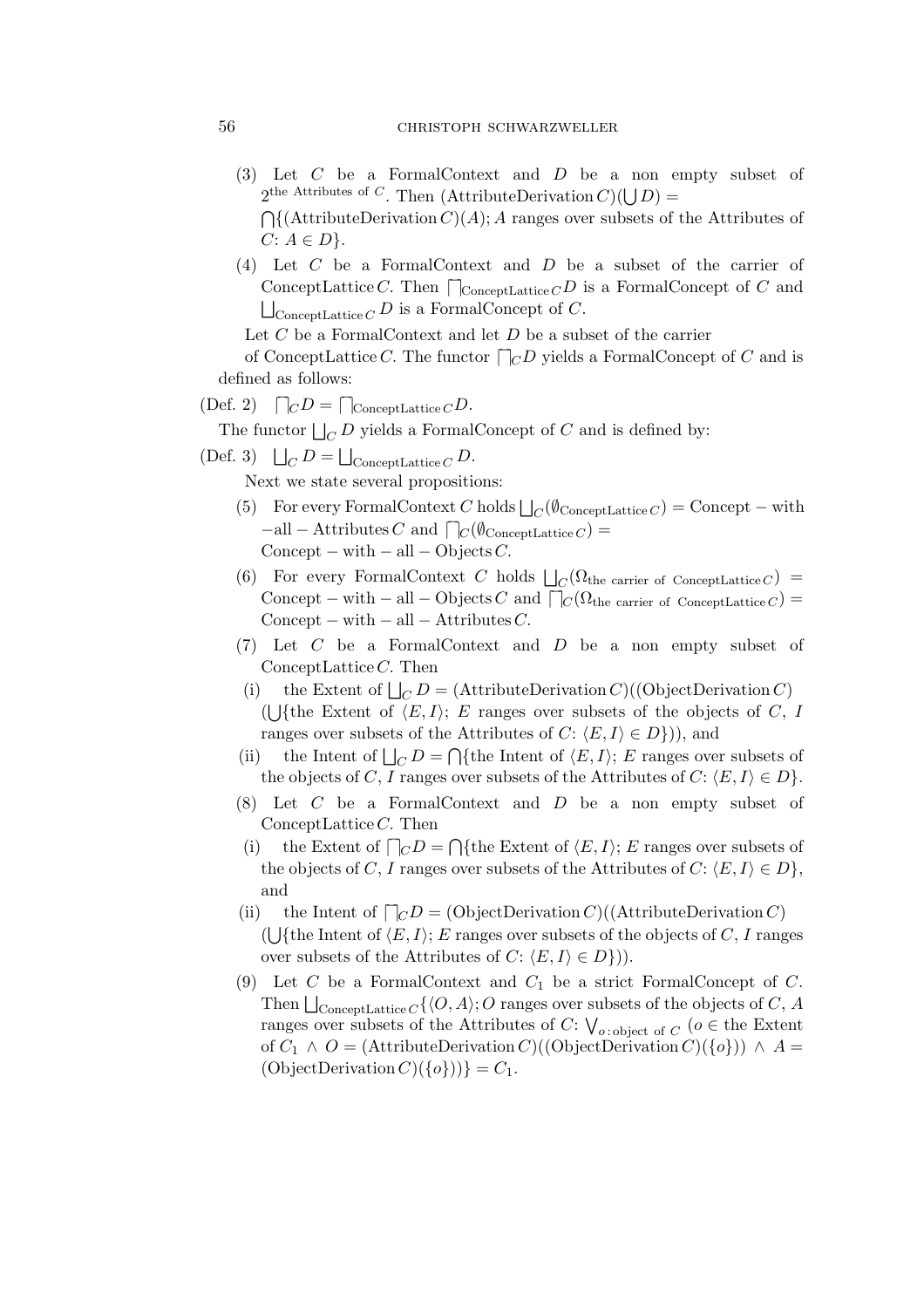(10) Let C be a FormalContext and  $C_1$  be a strict FormalConcept of C. Then  $\bigcap_{\text{ConceptLattice } C} \{ \langle O, A \rangle; O \text{ ranges over subsets of the objects of } \mathcal{L} \}$ C, A ranges over subsets of the Attributes of C:  $\bigvee_{a \,:\,\text{Attribute of } C} \,$  (a  $\in$ the Intent of  $C_1 \wedge O = (\text{AttributeDerivation } C)(\{a\}) \wedge A =$  $(ObjectDerivation C)((AttributeDerivation C)(\{a\})) = C_1.$ 

Let C be a FormalContext. The functor  $\gamma(C)$  yields a function from the objects of C into the carrier of ConceptLattice  $C$  and is defined by the condition (Def. 4).

(Def. 4) Let o be an element of the objects of C. Then there exists a subset  $O$  of the objects of  $C$  and there exists a subset A of the Attributes of C such that  $(\gamma(C))(o) = \langle O, A \rangle$  and  $O = (AttributeDerivation C)((ObjectDerivation C)(\{o\})$  and  $A =$ (ObjectDerivation C)(*{*o*}*).

Let C be a FormalContext. The functor  $\delta_C$  yielding a function from the Attributes of  $C$  into the carrier of ConceptLattice  $C$  is defined by the condition (Def. 5).

(Def. 5) Let  $a$  be an element of the Attributes of  $C$ . Then there exists a subset O of the objects of C and there exists a subset A of the Attributes of C such that  $\delta_C(a) = \langle O, A \rangle$  and  $O = (AttributeDerivation C)(\{a\})$  and  $A = (ObjectDerivation C)((AttributeDerivation C)(\{a\}).$ 

The following propositions are true:

- (11) Let C be a FormalContext,  $o$  be an object of C, and  $a$  be a Attribute of C. Then  $(\gamma(C))(o)$  is a FormalConcept of C and  $\delta_C(a)$  is a FormalConcept of C.
- (12) For every FormalContext C holds  $\text{rng } \gamma(C)$  is supremum-dense and  $\text{rng}(\delta_C)$  is infimum-dense.
- (13) Let C be a FormalContext,  $o$  be an object of C, and  $a$  be a Attribute of C. Then *o* is connected with *a* if and only if  $(\gamma(C))(o) \sqsubseteq \delta_C(a)$ .

### 2. THE CHARACTERIZATION

We now state the proposition

(14) Let L be a complete lattice and C be a FormalContext. Then ConceptLattice  $C$  and  $L$  are isomorphic if and only if there exists a function g from the objects of C into the carrier of L and there exists a function d from the Attributes of C into the carrier of L such that rng q is supremum-dense and rng  $d$  is infimum-dense and for every object  $o$  of  $C$ and for every Attribute a of C holds o is connected with a iff  $g(o) \sqsubseteq d(a)$ .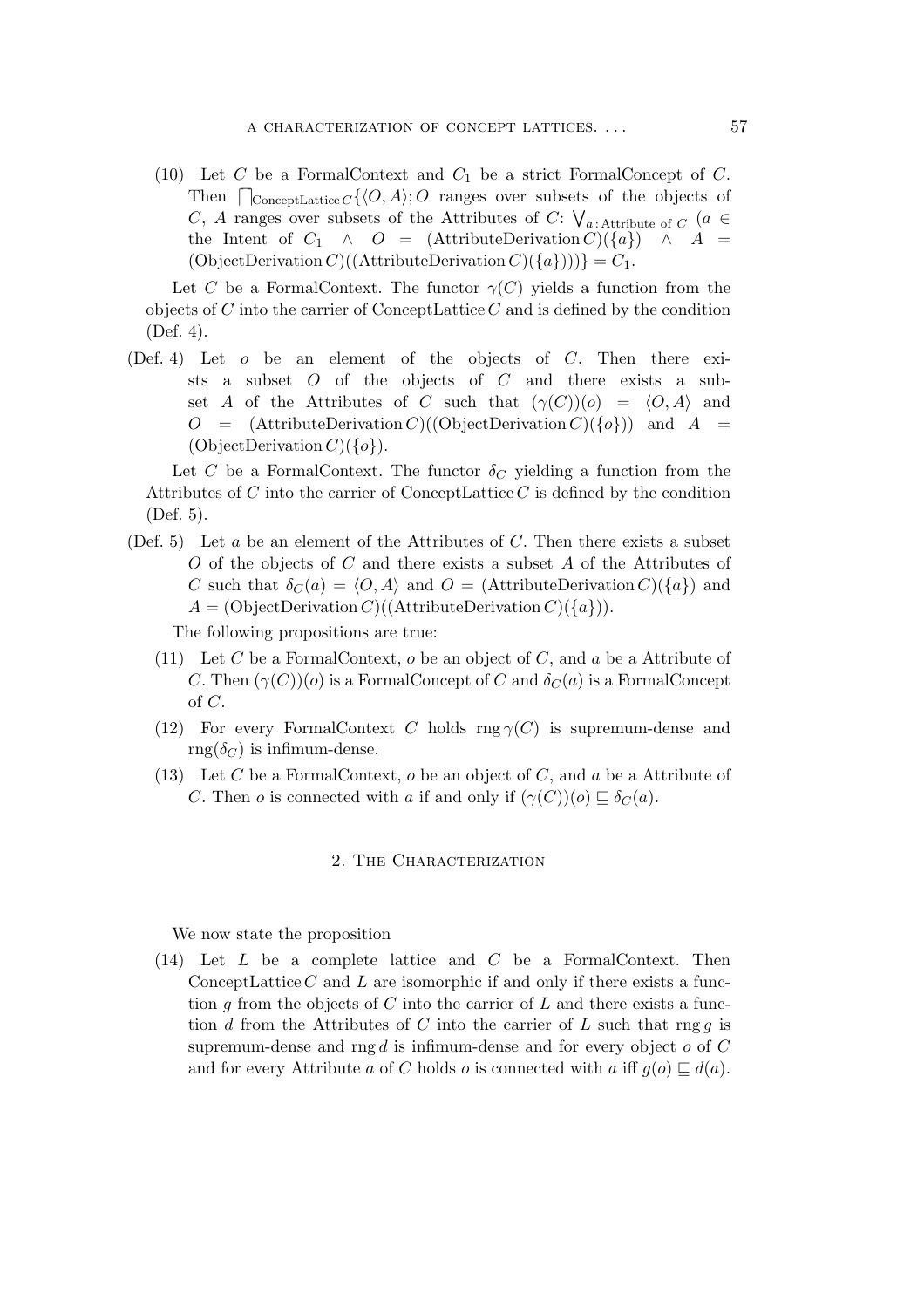Let  $L$  be a lattice. The functor Context  $L$  yields a strict non quasi-empty ContextStr and is defined as follows:

(Def. 6) Context  $L = \langle \text{the carrier of } L, \text{ the carrier of } L, \text{ LattRel}(L) \rangle$ .

One can prove the following proposition

(15) For every complete lattice  $L$  holds ConceptLattice Context  $L$  and  $L$  are isomorphic.

Let  $L_1, L_2$  be lattices. Let us note that the predicate  $L_1$  and  $L_2$  are isomorphic is symmetric.

Next we state the proposition

 $(16)$  For every lattice L holds L is complete iff there exists a FormalContext  $C$  such that ConceptLattice  $C$  and  $L$  are isomorphic.

3. Dual Concept Lattices

Let  $L$  be a complete lattice. Observe that  $L^{\circ}$  is complete.

Let C be a FormalContext. The functor  $C^{\circ}$  yielding a strict non quasi-empty ContextStr is defined as follows:

- (Def. 7)  $C^{\circ} = \{\text{the Attributes of } C, \text{ the objects of } C, \text{ (the Information of } C)^{\sim}\}.$ We now state three propositions:
	- (17) For every strict FormalContext C holds  $(C^{\circ})^{\circ} = C$ .
	- (18) For every FormalContext C and for every subset O of the objects of C holds  $(ObjectDerivation C)(O) = (AttributeDerivation C°)(O)$ .
	- (19) For every FormalContext C and for every subset A of the Attributes of C holds (AttributeDerivation  $C(A) = (\text{ObjectDerivation } C^{\circ}(A)$ .

Let  $C$  be a FormalContext and let  $C_1$  be a ConceptStr over  $C$ . The functor  $C_1^{\circ}$  yields a strict ConceptStr over  $C^{\circ}$  and is defined as follows:

(Def. 8) The Extent of  $C_1^{\circ}$  = the Intent of  $C_1$  and the Intent of  $C_1^{\circ}$  = the Extent of  $C_1$ .

Let C be a FormalContext and let  $C_1$  be a FormalConcept of C. Then  $C_1^{\circ}$ <sup> $\circ$ </sup> is a strict FormalConcept of C *◦* .

We now state the proposition

(20) For every FormalContext C and for every strict FormalConcept  $C_1$  of C holds  $(C_1^{\circ})^{\circ} = C_1$ .

Let  $C$  be a FormalContext. The functor DualHomomorphism  $C$  yielding a homomorphism from  $(\text{ConceptLattice } C)^\circ$  to  $\text{ConceptLattice } C^\circ$  is defined as follows:

(Def. 9) For every strict FormalConcept  $C_1$  of C holds

 $(DualHomomorphism C)(C_1) = C_1^\circ.$